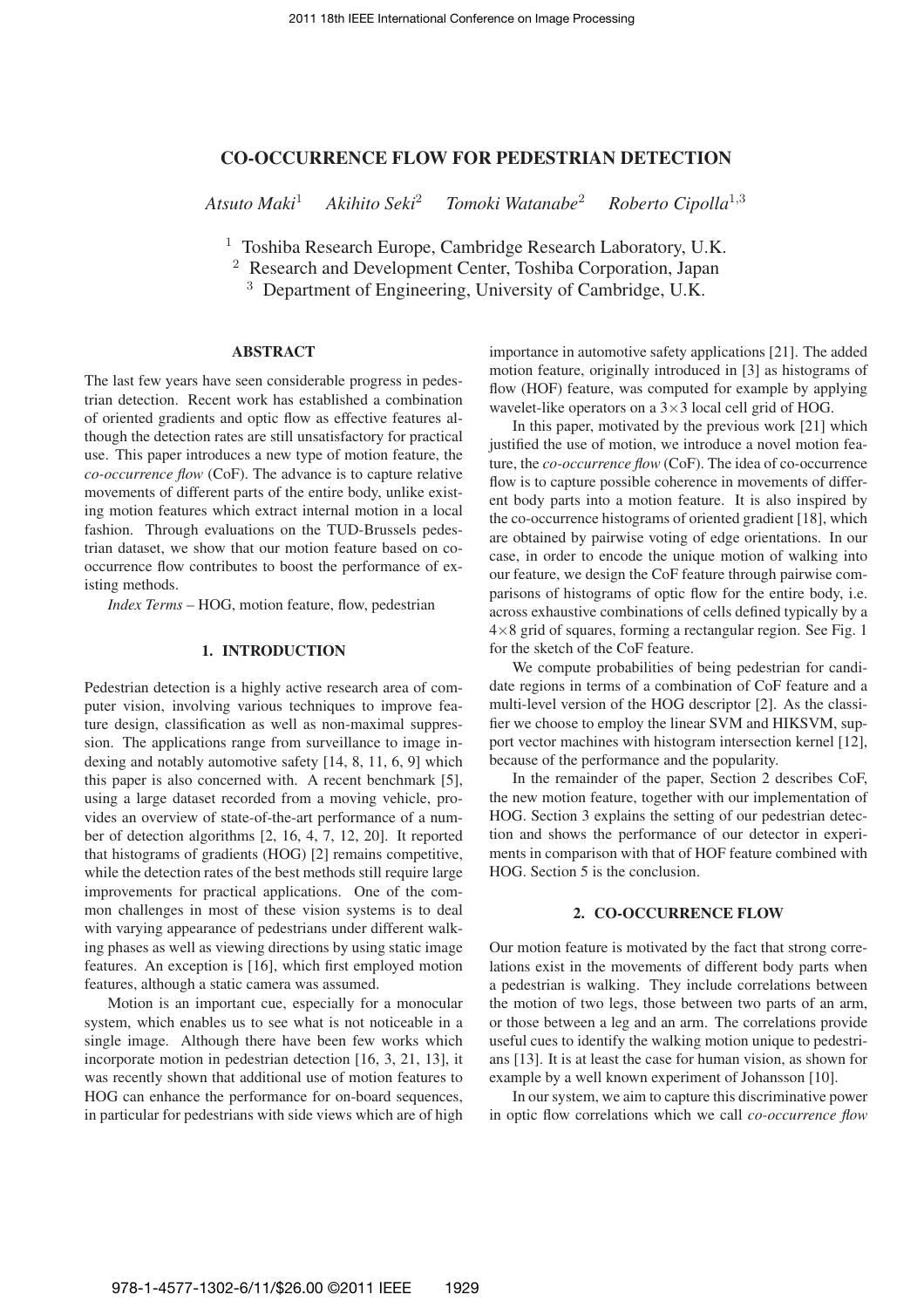

Fig. 1. An example of our motion feature, *co-occurrence flow* (CoF) feature vector, computed for a sub-window consisting of  $4 \times 8$  cells. We first compute the oriented edge energy responses and store them in discretised channels. (In this case we consider six orientations and therefore use six integral images accordingly.) We then compute a local histogram of signed flow amplitude for each cell, and make pairwise comparisons of histograms across exhaustive combinations. See text in Section 2 for details.

(CoF). Namely, when certain flow is observed on one body part, simultaneous flows on other parts are likely to be related to it in specific ways, either coherent or dissimilar with some characteristic differences depending on the offsets of the body parts. We encode this notion in the CoF feature (see Fig. 1). We design it to be suitable for window search so that it can be utilised jointly with a HOG feature, which is also the case with our detector. This section introduces the design details of the CoF feature, preceded by the description of our HOG implementation.

## 2.1. Multiscale HOG

Our approach to extract HOG features starts with computations of the oriented edge energy responses by convolving the input image,  $\mathcal{I}$ , with oriented odd Gabor filters in  $d (= 8)$ different orientations, which is reported to improve results [12]. As we use integral images [1] to efficiently compute our features in windows of various size, this filtering is first performed for the entire image,  $I$ , rather than separately for each overlapping detection window. We denote the outputs of Gabor filtering in the j-th direction as  $G(j)$  for  $j = 1, ..., d$ .

Given a candidate rectangular region,  $R$ , of an arbitrary size and with the aspect ratio of 1:2 for finding pedestrians, we define cells, subregions of  $R$ , in each of which we compute elements of HOG feature. The cells are gridwise generated in a multi-level fashion so that we have  $2^l \times 2 \cdot 2^l (l = 0, ..., l_{max})$ cells in each level. We choose  $l_{max} = 3$  as a reasonable number for the finest level. To give a rough idea, this indicates that each cell in the bottom level consists of  $8 \times 8$  pixels for an R with size  $64 \times 128$  pixels.

For a cell at a level l, which we refer to as  $w_l(m, n)$  for  $m=1,...,2^l,n=1,...,2^{l+1},$  we construct a set of feature elements,  $f_l(m, n) \in \mathbb{R}^d$ , by computing the sum of the outputs of Gabor filtering,  $\{G(j)\}\$ , at each orientation channel within the corresponding subregion. That is,

$$
\mathbf{f}_l(m,n) = \{e_l(m,n;j)\}, j = 1,...,d \qquad (1)
$$

$$
e_l(m,n;j) = \left| \int_{w_l(m,n)} G(u,v;j) du dv \right| \qquad (2)
$$

where  $(u, v)$  are local coordinates in R. We then normalise  $f_l(m, n)$  by using filter outputs over all directions. Thus, our normalised feature,  $f_l(m, n)$ , consists of entries  $\tilde{e}_l(m, n; j), j = 1, ..., d$ :

$$
\tilde{e}_l(m, n; j) = e_l(m, n; j) / \frac{1}{d} \sum_{j=1}^d e_l(m, n; j)
$$
 (3)

Now, we incorporate outputs at coarser scales which are generally known to be useful (see e.g. [15]) and form an  $N<sub>G</sub>$ dimensional HOG descriptor,  $v_G$ , by concatenating the features of different levels by  $\mathbf{v}_G = [\tilde{\mathbf{f}}_3 \ \tilde{\mathbf{f}}_2 \ \tilde{\mathbf{f}}_1 \ \tilde{\mathbf{f}}_0]$  where  $N_G =$  $d\sum_{l=0}^{l_{max}} 2^l \cdot 2^{l+1}$ .  $N_G = 1360$  when  $d = 8$  and  $l_{max} = 3$ .

#### 2.2. CoF feature

*Co-occurrence flow* (CoF), uses pairwise comparisons between local histograms of optic flow as its building blocks. Given a rectangular region, R, we generate  $a (= m \times n)$  cells in the same way as the second finest level in computing HOG;  $l = 2$  so that  $a = 4 \times 8$  (see Fig. 1). In each cell,  $w_k(m, n)$ for  $m = 1, ..., 2^k, n = 1, ..., 2^{k+1}, k = 2$ , we compute a local histogram of optic flow,  $H(m, n)$ , by voting the pixels according to the orientations of flows into  $b (= 6)$  bins while using their flow magnitudes as weighting factors.

We use the technique of [19] for computing a regularised flow field for the entire image,  $I$ . For the sake of computational efficiency, the flow field is stored in separate channels  $F(i)$  for  $i = 1, ..., b$  (one per discretised orientation). Each  $F(i)$  is represented using integral images. Thus, each bin of the local histogram,  $H(m, n)$ , can be effectively produced by accessing the subregion of  $\{F(i)\}\$  which corresponds to the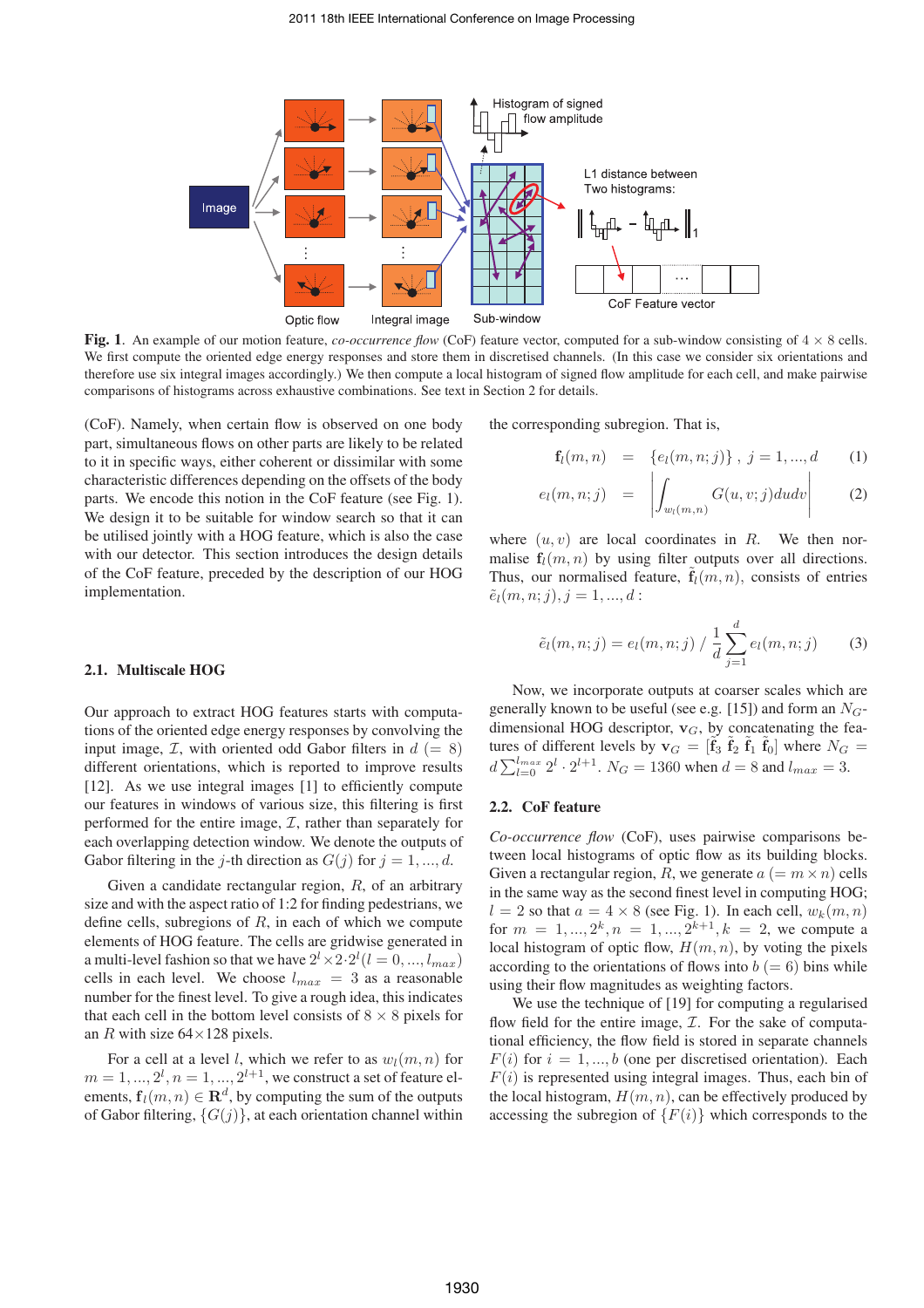cell of interest,  $w_k(m, n)$ . That is, the *i*-th element of the histogram is computed as

$$
h(m, n; i) = \int_{w_k(m, n)} F(u, v; i) du dv, i = 1, ..., b. (4)
$$

Given an on-board camera, the computed flow field is naturally influenced by possible camera motion. Our strategy to cope with the influence of camera motion is to subtract the dominant background flow from the original flow before generating the local histogram. This is in contrast to the previous approach of using derivatives of differential flow such as in Internal Motion Histogram descriptors [3, 21]. In practice, we compute the dominant flow by averaging the flow globally observed in  $R$ . We can compute the  $i$ -th element of the histogram considering this subtraction simply by

$$
h'(m, n; i) = h(m, n; i) - \int_R F(u, v; i) du dv.
$$
 (5)

We then make the pairwise comparison of  $H'(m, n)$  for all possible  $N_F = aC_2$  combinations inside R. We have  $N_F = 496$  for  $a = 4 \times 8$ . Using the  $L_1$  norm as the measure<sup>1</sup>, each comparison outputs a scalar,  $S_{AB} = |H'(A) - H'(B)|_1$ where  $A$  and  $B$  are indices to arbitrary cells, and thereby we obtain an  $N_F$ -dimensional vector,  $\mathbf{v}_F = \{S_{AB}\}\$ , which encodes our CoF feature.

### 3. EXPERIMENTS

Our pedestrian detection is based on a window search. As explained earlier, we take computational efficiency into consideration in several aspects of our detector; we compute CoF and HOG features using integral images in order to reduce the cost of window search. By facilitating the access to subwindows at arbitrary positions in varying scales, our CoF and HOG features computation is done in a GPU implementation. We search for pedestrians by extracting bounding-boxes at every 4 pixels along both horizontal and vertical directions across the input image. We examine 17 different scales ranging from 0.4 to 2.0, corresponding to 50 and 256 pixels of the height. Each detection is counted as correct if it overlaps with an annotation by more than 50% using the intersection-overunion measure.

Once we run a search and detect numerous regions of interest (ROIs) that are classified as pedestrians, we apply a non maximal suppression (NMS) algorithm to merge the detections. The approach we take is to smooth the 3D map of output detection scores across 2D coordinates and scale, and then to find their local peaks which we select as positive outputs. The dimensions of the feature vectors,  ${\bf v}_G$  and  ${\bf v}_F$ , are,  $N_G = 1360$  and  $N_F = 496$ , respectively, given  $a = 4 \times 8$ . Our feature,  $\mathbf{v} = [\mathbf{v}_G \mathbf{v}_F]$ , therefore has the total of 1856 dimensions.



Fig. 2. The ROC curves generated for TUD-Brussels dataset using: (i) CoF+HOG features (in dashed), (ii) multiscale HOG features (in solid), and (iii) HOF+HOG features (in dotted). Overall, CoF+HOG features perform the best among the three.

## 3.1. Training scheme

We use the TUD-MotionPairs database [21] for the purpose of training as the images are provided as sets of consecutive frames so that training based on motion features is possible. The positive dataset taken in a busy pedestrian zone consists of 1092 pairs of images, containing 1776 annotations of pedestrians. The negative dataset consists of 192 images containing no pedestrians. We take a few approaches to increase the number of training samples; we extract several samples per annotation by wobbling the region which we access for computing the features while considering mirroring as well. We then train the classifier: support vector machines with linear or histogram intersection kernel.

After training with those initial samples and therewith running the classification using the same training data set, we acquire numerous examples of false positive (hard negative) as well as true negative. We then proceed the bootstrapping training by using those additional samples.

#### 3.2. Evaluations

For evaluations we use the TUD-Brussels database [21] that is recorded from a car driving at varying speed. It consists of 508 pairs of images containing 1326 annotated pedestrians. In order to evaluate the entire scheme, we study the performance in plots in terms of recall and precision by a simulation using positive (annotated) pedestrian regions and randomly selected negative rectangular regions (note that the resulting recall rates appear relatively higher in terms of ROC curves than the cases of using actual detections). We then compare the results of using (i) CoF+HOG features with those from (ii) HOG features only. We also compare the CoF+HOG features with (iii) a HOF+HOG features, a state-of-the-art motion feature IMHd2 [17], which is a recent modification of HOF. The dimension of this motion feature alone is 2520 per rectangular region, which is reduced from the original HOF feature [3].

In Fig. 2, we show the ROC curves obtained with those three types of features. Linear support vector machines are

<sup>&</sup>lt;sup>1</sup>We found the performance better than the case of using histogram intersections.